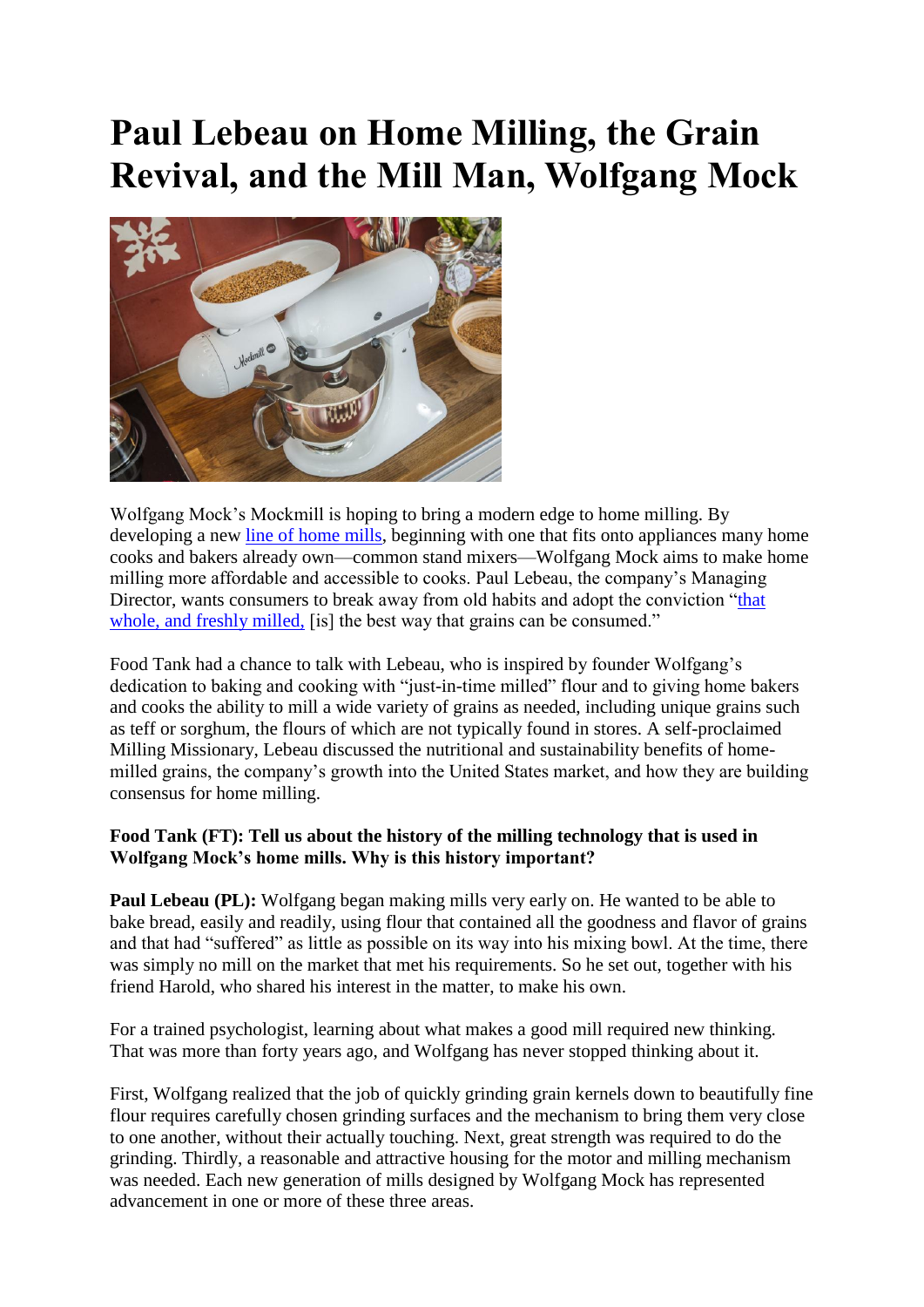## **FT: What do you see as the biggest problem with grain produced by industrial mills?**

**PL:** The biggest problem with grain products coming out of most industrial mills is that they must be refined. We believe, with strong scientific backing, that the way to "get the most out of grains" is to consume the *whole* grain.

A kernel of cereal grain is a nutritive treasure chest, loaded with well-balanced, highly complementary macro- and micronutrients. Ingeniously packaged, it can retain all its goodness for years, even decades. But the whole grain, like an apple, starts to lose its goodness them moment it is opened up. Stone-milled flour, then, has a shelf-life of only a few days. The processes of chemical breakdown begin right at the point of milling.

To overcome this problem and deliver long-lasting products, large mills disrupt the natural balance of a grain's composition, remove certain nutritionally key and truly tasty parts, denature other parts, and re-compose what is left into something they label as 100-percent whole grain.

The fact that the products are truly adulterated is hidden by questionable marketing practices and protective regulatory conventions. And so the biggest resulting problem, as we see it, is that the consumer is left uninformed about the food she or he is eating, and uninformed about the opportunity she or he has to 'get the most out of grains.'

## **FT: What are the nutritional benefits of using flour that is freshly milled?**

**PL:** First of all, once a consumer sets about to make her own flour, she gets to choose her grains based on their profiles: nutritive composition, flavor profile, baking characteristics.

Secondly, everything that goes into the mill comes out into the flour bowl, perfectly balanced by nature and including the whole plethora of secondary plant substances (SPS). These SPSs, gaining recognition with advances in analytical methods available to cereal scientists, appear to build a sublime orchestra of complementary micro substances that help the human microbiome regulate our organism.

With these comes a complexity of flavors that is a true reward to the consumer for having found something to eat that is of great benefit to her. That's what our sense of taste is for, and with grains, it really works. The flavor of grains is contained in its most beneficial parts, the parts that are generally removed in the refining process. Fresh milling leaves all those parts in, and eating food made with flour milled just-in-time is a celebratory taste experience compared to that of eating food made with inert, partial grain products that have been stored for quite a while.

## **FT: What are the environmental benefits of milling your own grain?**

**PL:** When the individual consumer makes a choice of grains for milling, she can choose locally and organically grown grains that are well adapted to the local climate and terroir and offered by smaller-scale farms and distribution organizations. By encouraging home milling of local and diverse grains, we encourage the return to careful crop rotation that reduces dependency on fertilizers and poisons and helps re-invigorate the soil.

Choosing more locally produced grains also reduces our dependence on transportation of foodstuffs, which is critical in a modern world where the ingredients for grain products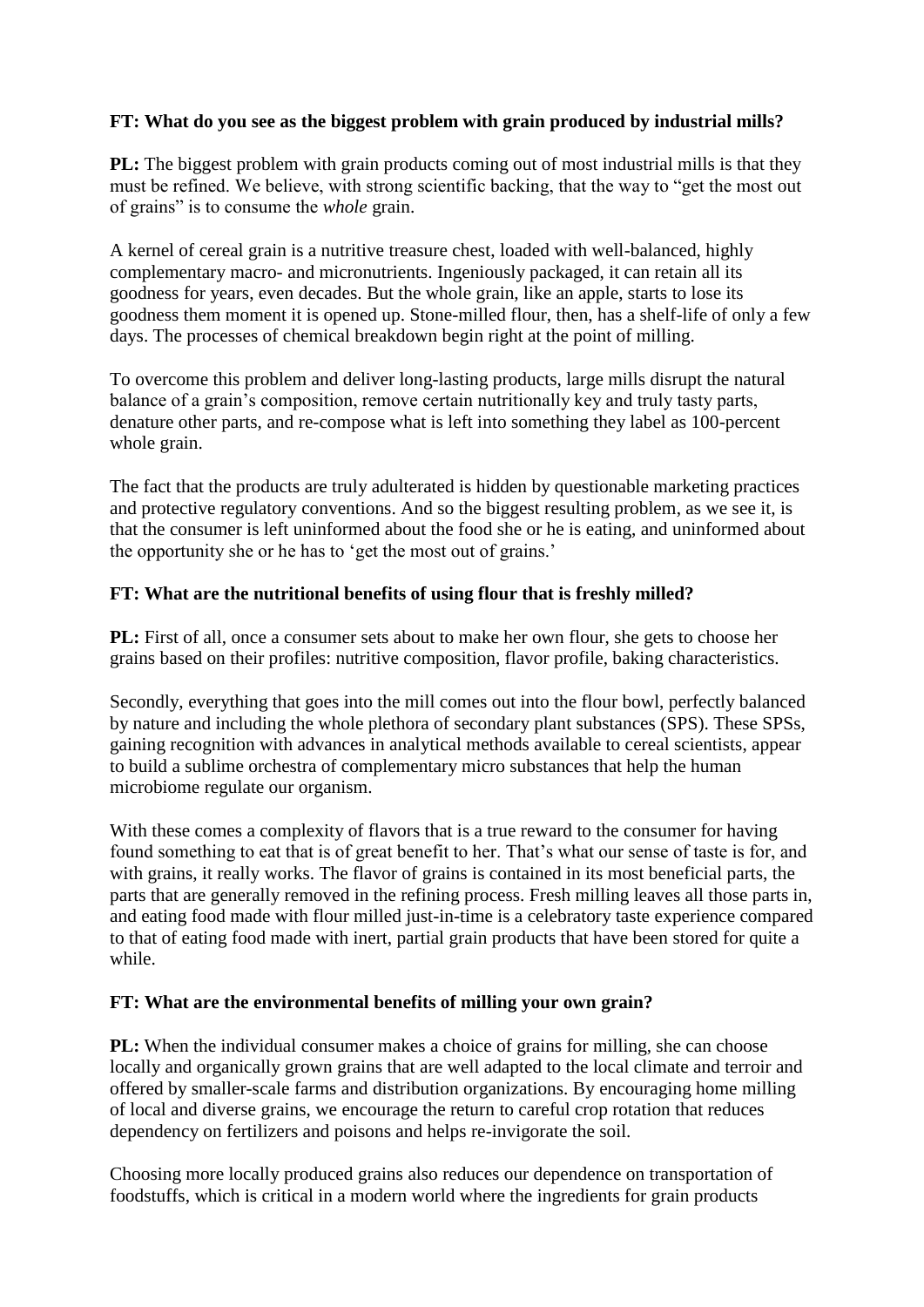typically travel thousands of miles on their way from farm to our tummies. Consider the report I received from British star baker Tom Herbert, upon his return this spring from teaching bread baking to villagers in Kenya. There, locally-produced grain is shipped to the Ukraine in exchange for white flour. Not only does the native population not benefit from the full goodness of the crops it grows, it remains dependent on the labor and capital of more developed countries while it struggles with underemployment of its own.

#### **FT: Wolfgang Mock was founded in Germany and established itself in the U.S. only a year ago. What kind of success have you had in increasing the awareness of the benefits of home-milled flour in the U.S. in the past year?**

**PL:** When we started studying the situation in the U.S. in the second half of 2015, we were delighted to discover that a Great Grain Revival is underway there. We had no trouble making contact with the many leaders of that Revival: agricultural scientists, grain growers, smallscale millers, artisan bakers, star chefs, baking teachers, retailers, journalists, bloggers, social networkers, and authors of books on baking and food culture. Many have been highly supportive of our efforts to inform consumers of the life-improving opportunity that home milling represents. And we're delighted to have caught the interest of some of NGOs like Food Tank that are concerned with human nutrition and building a sustainable food system.

We've attended conferences and made regular tours of the U.S. to visit bakers, millers, authors, experts, university Bread Labs, social network friends, retailers, and growers. And our question has been the same: Can, and how can, the expansion of the home milling base be of help to the efforts you are making? Their responses have helped establish our positioning.

Artisanal bakers generally are working with smaller-scale millers from whom they receive regular deliveries of flours that have been freshly stone-milled. They find it advantageous, though, to have at least a minimal capacity to do stone milling of grains in their bakeries. They use this for trials of new grains growers bring in, for developing new recipes, and for minor ingredients that enhance the flavor and nutritive profiles of their breads.

Pastry chefs and kitchen chefs respond with delight to the notion of having small-scale milling capacity. They point out that many of their less-used flours, like rye and millet, go rancid quickly and get thrown away. Keeping whole grains handy for just-in-time milling eliminates the problem. They often note that they can now consider keeping a much wider variety of grains on hand for inclusion in their recipes.

Key authors who have published books calling for a return to simpler, additive-free bread, have thanked us for pointing out how home milling completes the picture when it comes to baking "real bread" that is whole-grain flour, salt, water, naturally fermented. At least one has gone back to make an addendum to his book in a follow-on edition.

Some artisanal millers seem to be troubled by the notion that consumers should grind grains themselves. Most millers, however, point out to us that the biggest part of their work is in arriving at a millable product—and the they realize that they are just as happy to sell whole grains as they are to sell flour.

#### **FT: What challenges have you encountered in spreading the benefits of home-milled grain among average consumers and home bakers?**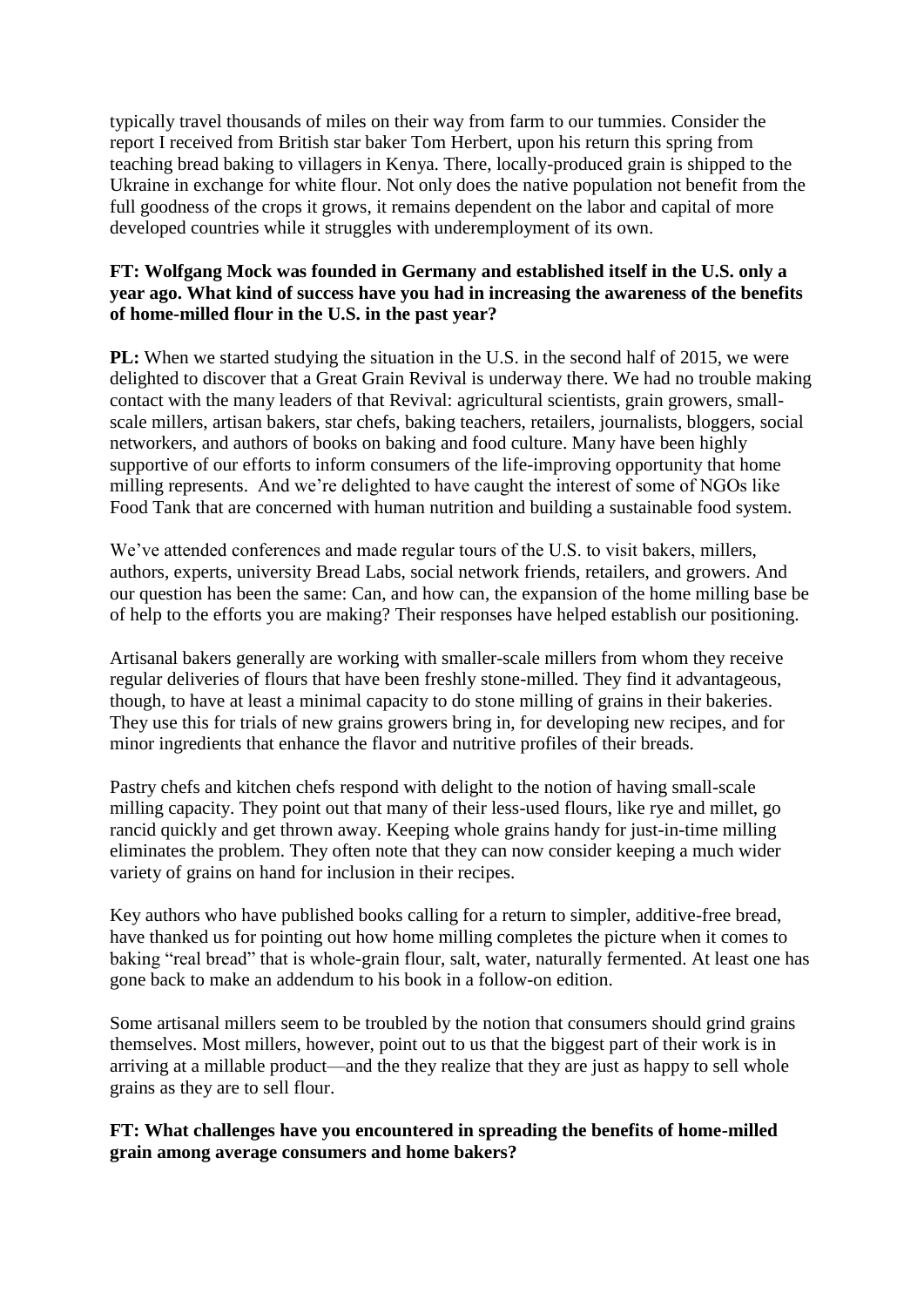**PL:** The biggest challenge we sense is in formulating the right call to action. Our culture has become used, for practical and historical reasons, to cooking and baking with products from nondescript grains that have been milled (and usually refined) by someone else, somewhere far away from us, at some unreported time in the often-distant past.

Our message is that breaking that habit is a simple, easy, affordable, enlightening, tasty, rewarding, fun exercise, and is good for the world. We don't want, however, to seem too dogmatic, too negative, too alarmist, too annoying. And we want to become friends with everyone and every enterprise that is out to help people get the most out of grains, to make a genuine contribution to the great effort that is underway in the American Grain Revival.

We do, however, have a selfish sense of urgency. For us to continue our work, we need concerned consumers and home bakers to vote with their credit cards. Our CTA has to be, in practical terms, 'buy a mill!' But we'd prefer to focus on a message of opportunity. We'd prefer to be selling "getting the most out of grains.

## **FT: How is Wolfgang Mock building consensus for a shift to more home milling?**

**PL:** We've made a great effort over the past year and a half to meet and learn about the participants in the Grain Revival. We've read books by food visionaries and reached out to their authors for advice, trawled the internet for fresh discoveries in the scientific community, located authors and experts who discovered just-in-time milling long ago and love telling about it, established a presence in social networks in order to chat up our topic and find out what resonates.

We've put our first product, a high-quality stone milling attachment for stand mixers like KitchenAid and Kenmore, into the hands of the most discriminating baking experts we could find. Then we've gone back to them for feedback about what just-in-time milling can mean to the baking world. (They love it!) And, of course, we've asked them to speak their mind on the matter of just-in-time milling, whenever possible and in whatever forum is offered them.

For authenticity, we've gone down personally to basics and learned (in Wolfgang's case, relearned) about baking bread. We recruited Pablo Giet, a passionate experimental baker, to test in our facility the limits of what a professional baker can achieve working with those flours. We've invited star bakers like Mike Zakowski, Magnus Hansson, Tom Herbert, Sasha Born, and Greg Wade to come bake with us, teach us new techniques and give us their input on the difference just-in-time milling makes to them. And we've had a few top bakers tell us almost with tears in their eyes—that before using our little Mockmill they had spent their decades baking without really understanding what flour is!

Their passion has become our passion—through these leaders we know we're on to something important—and we live it by regularly getting our hands in the dough to bake bread for our families. My family seems proud to proclaim it's being spoiled by the bread I bake every few days, and to miss it when I'm gone.

Finally, we're driving to make home milling simpler, easier, and more affordable. All of our current efforts are based on reducing the cost to the consumer of owning a true stone milling device, made of environmentally responsible materials, that converts grains to flours the world's top experts are proud to bake with. Our little Mockmill for Stand Mixers is amazingly robust, compact, and quiet, and delivers flour of a quality that amazes top bakers and chefs. And it delivers it in true no-muss, no-fuss style straight into the mixer's own bowl! It's by far